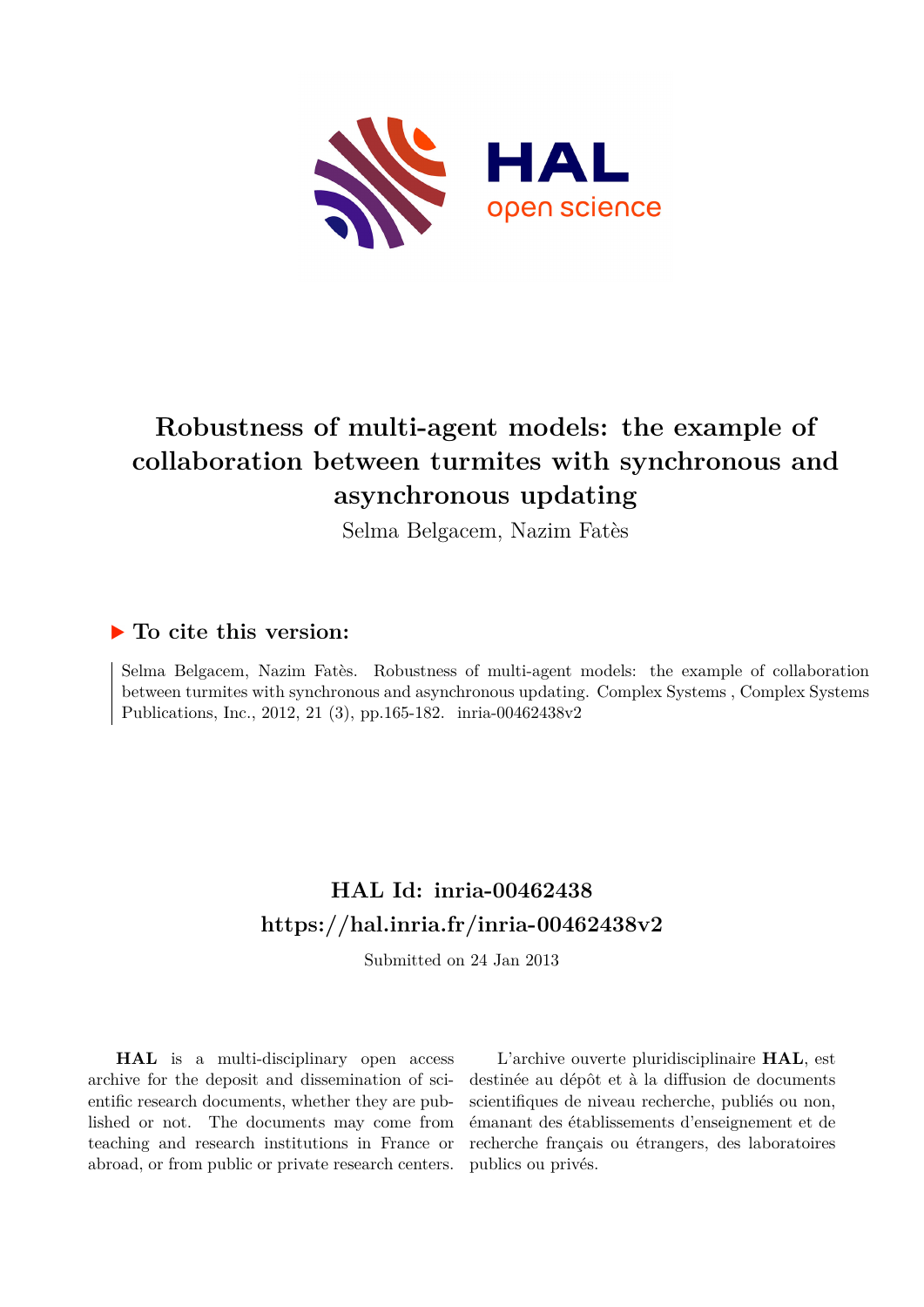# Robustness of multi-agent models: the example of collaboration between turmites with synchronous and asynchronous updating

Selma Belgacem <sup>∗</sup>and Nazim Fatès <sup>†</sup> Inria Nancy – Grand Est & LORIA 615 rue du Jardin botanique, 54 600 Villers-l`es-Nancy ; France

January 24, 2013

#### Abstract

The robusntess of multi-agent systems to simulation conditions is analysed through a precise example, invented by Langton to investigate the foundations of artificial life. This system is composed of simple and memoryless agents, the turmites, which obey simple discrete local rules. While the local rules that govern each agent are kept constant, the interaction between agents are modified through nine variations. Our method consists in varying the updating scheme (synchronous vs. asynchronous) and the local conflict resolution policy (strong or weak exclusion rules). We experimentally estimate the effect of these modifications on three collaborative phenomena. We also analyse how the dynamics at the microscopic scale reflects the robustness of the system at the macroscopic scale. Observations confirm that the definition of the agents' behaviour is not the only setting that matters in the emergence of collaborative phenomena in complex systems: the way the agents are updated is also a key choice.

#### FOREWORD

This is the preprint of the following paper :

Selma Belgacem and Nazim Fatès, Robustness of multi-agent models: the example of collaboration between turmites with synchronous and asynchronous updating, Complex systems, Vol. 21 (3), 2012, pp. 165-182. Please refer to the published paper for a corrected version.

<sup>∗</sup>Now in PhD in LITIS laboratory, Rouen University, France. Electronic mail address: selma.belgacem@etu.univ-rouen.fr

<sup>†</sup>Corresp. author, nazim.fates@loria.fr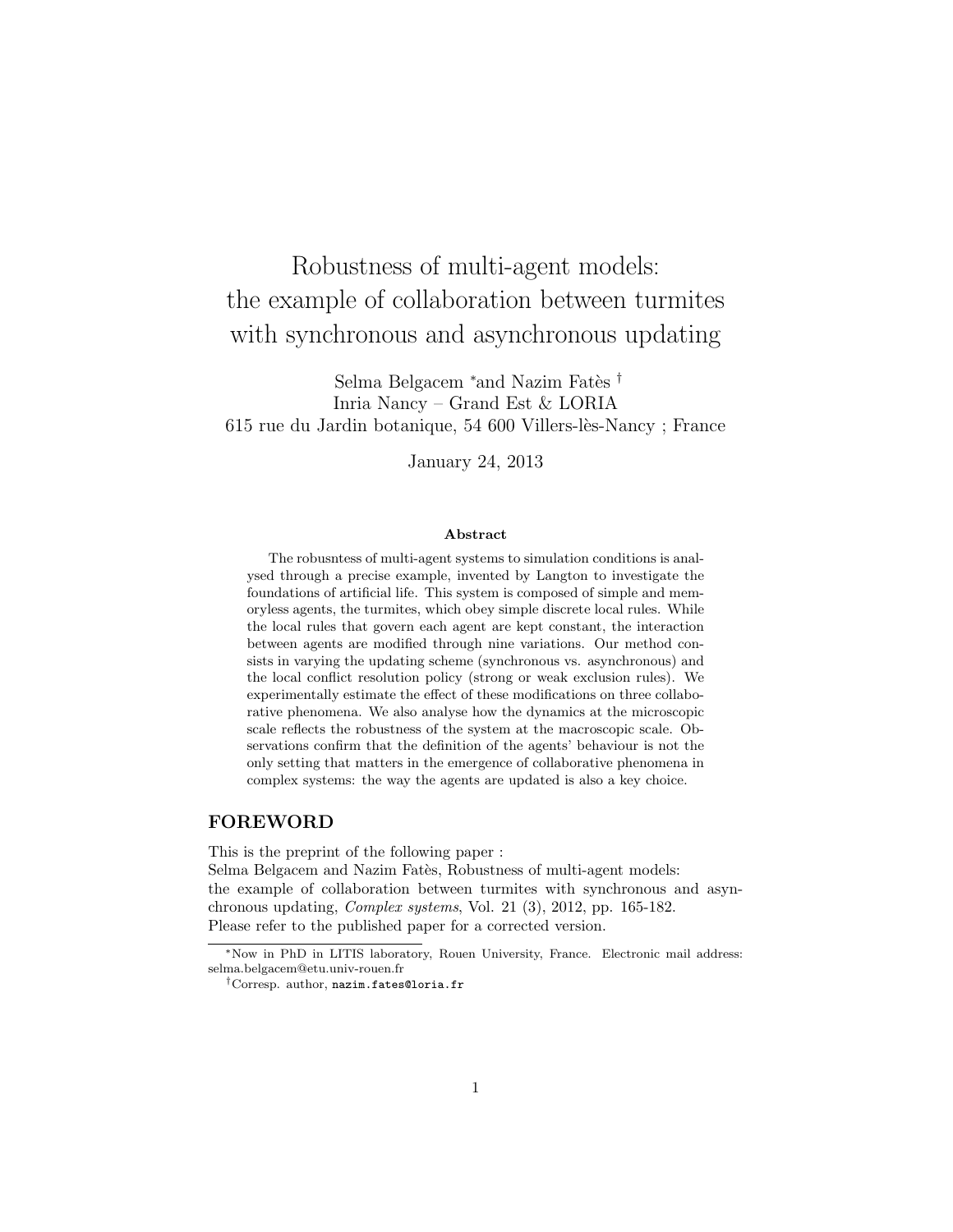## 1 Introduction

Simple discrete models. In a pioneering paper on artificial life published in 1986, Langton stated that: "A common aggregate organisation in nature is that of society. The global behaviour of a society is an emergent phenomenon, arising out of all of the local interactions of its members. [...] We know that complex behaviour can emerge from the interaction of very simple parts. Colonies of social insects provide a good subject material to the study of artificial life because they so readily exhibit complex behaviour emerging from the interaction of very simple living parts." [18] The method followed by Langton was very close to Turing's work on morphogenesis [20]: Instead of trying to capture life's complexity by building more and more realistic models, which is a never-ending task, simplifying the model as much as possible can help us identify the mechanisms that are sufficient for a phenomenon to appear.

Langton proposed to consider a simple system composed of one or several agents that operate on a two-dimensional grid<sup>1</sup>. Each cell of the grid has one state: 0 or 1. The system is updated in discrete time and the agents, now known as Langton's ants or turmites [9], are memoryless and follow two simple symmetric laws:(a) If the turmite is on a cell in state 0, the cell state flips to 1, the turmite turns left and advances to the next cell. (b) If the turmite is on a cell in state 1, the cell state flips to 0, the turmite turns right and advances to the next cell.

Langton observed that the behaviour of single turmite was already a puzzling phenomenon. In the case where several agents where put together, interesting collaborative phenomena could emerge and lead to the construction of drastically different patterns that those observed for a single agent. This was interpreted as an emergence of collaboration between agents, a topic which is now widely considered as a key problem in many sciences. In biology for instance, it is still a challenge to understand how social insects may collaborate to construct their nests [17]. However, as Langton himself admits: "There are so many ways that these virtual ants can encounter one another that the transition rules have not yet been worked out for all of the possible encounters." Our goal in this paper is to complete the work of Langton and followers by broadening the way interactions between ants are defined.

We aim to discover not only novel collective phenomena, but we also wish to gain insight into how much the global behaviour of the system depends on these local interactions.

Turmites. The dynamics of turmites has been well studied when only a single turmite or particle is considered [16, 3, 13]. Starting from an initial grid with all cells in state 0, the turmite follows an irregular trajectory for approximately 10 000 steps and then suddenly enters into a periodic behaviour. This behaviour leads to the formation of a regular translating structure called a path

<sup>&</sup>lt;sup>1</sup>Note that Bunimovich and Troubetzkoy have studied an equivalent system in the context of particle systems [4].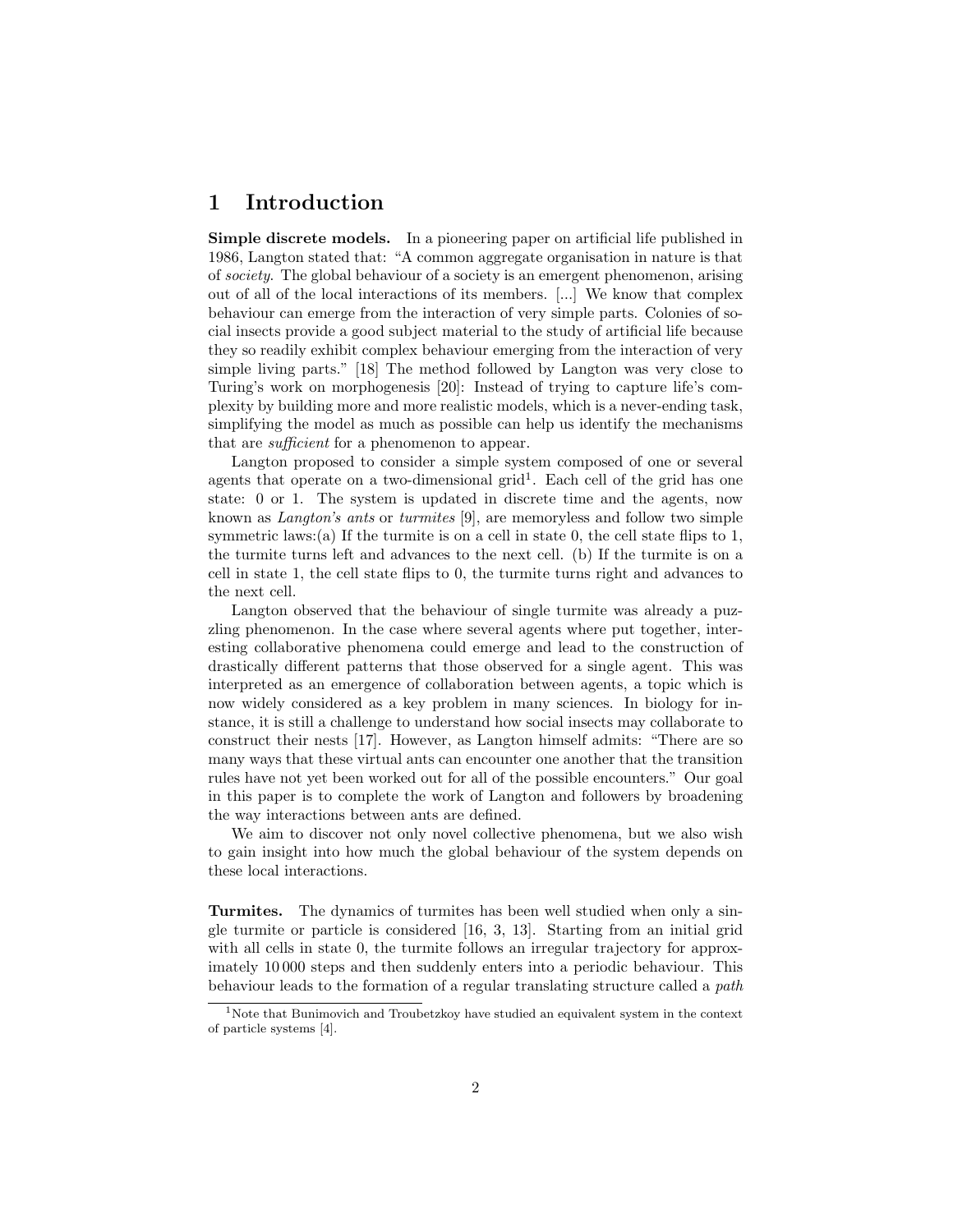(or a "highway"; see Fig. 1). Different generalisations [15, 14] have also been proposed, but, surprisingly enough, systems with multiple turmites have been much less explored so far. The only results we are aware of are the studies by Chopard and Droz [8] and by Beuret and Tomassini [2].

Nine variations on one rule. One possible reason why the multi-turmite system has been scarcely studied is that introducing multiple turmites also produces ambiguities. Indeed, it is not clear from the local rule how to decide in which order (if any) to update agents and how to solve their potential conflicts when they share the same target cell. In some cases, these ambiguities may even render experiments difficult to reproduce.

To tackle these difficulties, a method was proposed by Chevrier and Fates as a specification of Ferber and Muller's influence-reaction paradigm [12]. It consists in describing multi-agent systems as discrete dynamical systems [6]. Each description is obtained with a simulation scheme, that is, a particular way of updating components and a particular method for solving the potential conflicts that would appear during this updating. As a result, even when using the same model and when starting from the same initial condition (the theme), the use of different simulation schemes (the variations) may produce several qualitative behaviours.

In the case of cellular automata, after the pioneering observations by Ingerson and Buvel [5], a number of studies have shown that asynchronous update leads to the observation of a wide range of surprising phenomena (see e.g., [11, 19, 10] for recent references). Our purpose is to present a similar study for a simple multi-agent system. We consider different ways of dealing with the spatial conflicts that appear when multiple agents need to share the same location and examine the difference produced with a synchronous and asynchronously update.

From artificial life to natural phenomena. Although the system proposed by Langton is simplistic, it may help us evaluate the effects of implicit choices in the simulation of more complex systems. For instance, if one needs to model biological systems such as viruses or bacteria, it may become possible to estimate separately how much of the observed behaviour is due to the internal dynamics of cells and how much is due to the interactions between cells. Moreover, in discrete systems, it is often difficult to decide whether to use a synchronous model (such as lattice-gas cellular automata) or an asynchronous model (such as interacting particle systems). In this work, we do not decide a priori but rather propose to test different simulation scenarios and compare them from a phenomenological point of view.

The outline of the paper is as follows. Section 2 is devoted to the definition of the multi-turmite system and the different simulation schemes we study. In Sec. 3, we present three emergent phenomena and we study their robustness to asynchrony with a macroscopic approach. A microscopic analysis is then carried out in Sec. 4 to understand this robustness in more detail. Finally, we discuss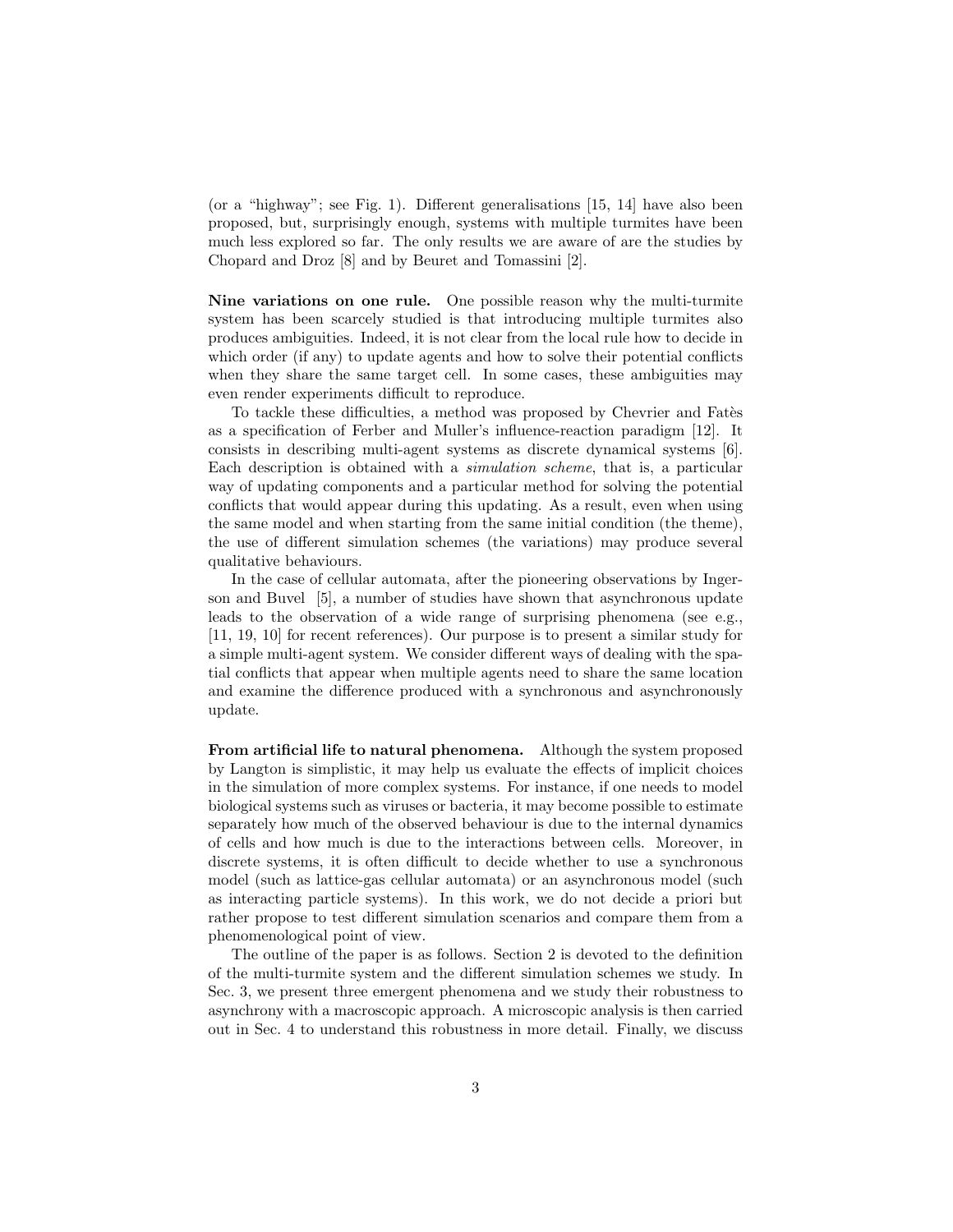

Figure 1: Evolution of a system with a single turmite starting from an empty environment: the turmite draws an infinite path. White and grey cells are non-visited and visited 0-cells, respectively; blue/dark cells are 1-cells. This convention is kept in the remainder of the paper.

the questions opened by these observations in Sec. 5.

## 2 Foundations

Before examining the outcome of simulations, let us first define formally our multi-turmite system. As we will see in the following, the operation is not as straightforward as it may first seem. Our presentation of the dynamical system follows the method of Chevrier and Fates [6], although we skip here all the intermediary steps of the method for the sake of conciseness.

We denote by  $\mathcal{L} = \mathbb{Z}^2$  the grid (or lattice). Each cell  $c \in \mathcal{L}$  has a state in  $\mathcal{Q} = \{0, 1\}$ . The overall grid state is denoted by  $\mathbf{S} \in \mathcal{Q}^{\mathcal{L}}$ . Let N be the number of turmites number, we denote by  $T = \{1, \ldots, N\}$  the set of turmites. Each turmite i has a position  $P_i \in \mathcal{L}$  and an orientation  $O_i \in \mathcal{D} = \{N, E, S, W\}$ associated to the directions North, East, South, West, respectively.

We denote by  $\mathbf{P} = (P_1, \ldots, P_N) \in \mathcal{L}^N$  and by  $\mathbf{O} = (O_1, \ldots, O_N) \in \mathcal{D}^N$ , the N-tuple of turmite positions and orientations, respectively. The state of a system is a *configuration*; it is represented by a triplet  $\sigma = (\mathbf{S}, \mathbf{P}, \mathbf{O}) \in \Sigma$  $\mathcal{Q}^{\mathcal{L}} \times \mathcal{L}^{N} \times \mathcal{D}^{N}$ . Using these notations, we describe our multi-turmite system as a discrete dynamical system on  $\Sigma$ , that is, advancing by one time step corresponds to applying Γ, the global transition function:  $\Gamma : \Sigma \to \Sigma$ . Now, let us consider the following problem: How can we describe formally  $\Gamma$  given the informal description of the turmite behaviour (see above) and given that:

- (a) we want to update the turmites according to three temporal schemes;
- (b) we want to examine various ways of solving the conflicts that appear when multiple turmites simultaneously want to move on the same cell?

Our proposition consists in defining  $\Gamma$  with two auxiliary functions. The first function is the *updating method*  $\Delta$ , the second function is the *conflict resolution policy* ξ. We denote by  $\Gamma_{\Delta,\xi}$  the global updating function obtained with an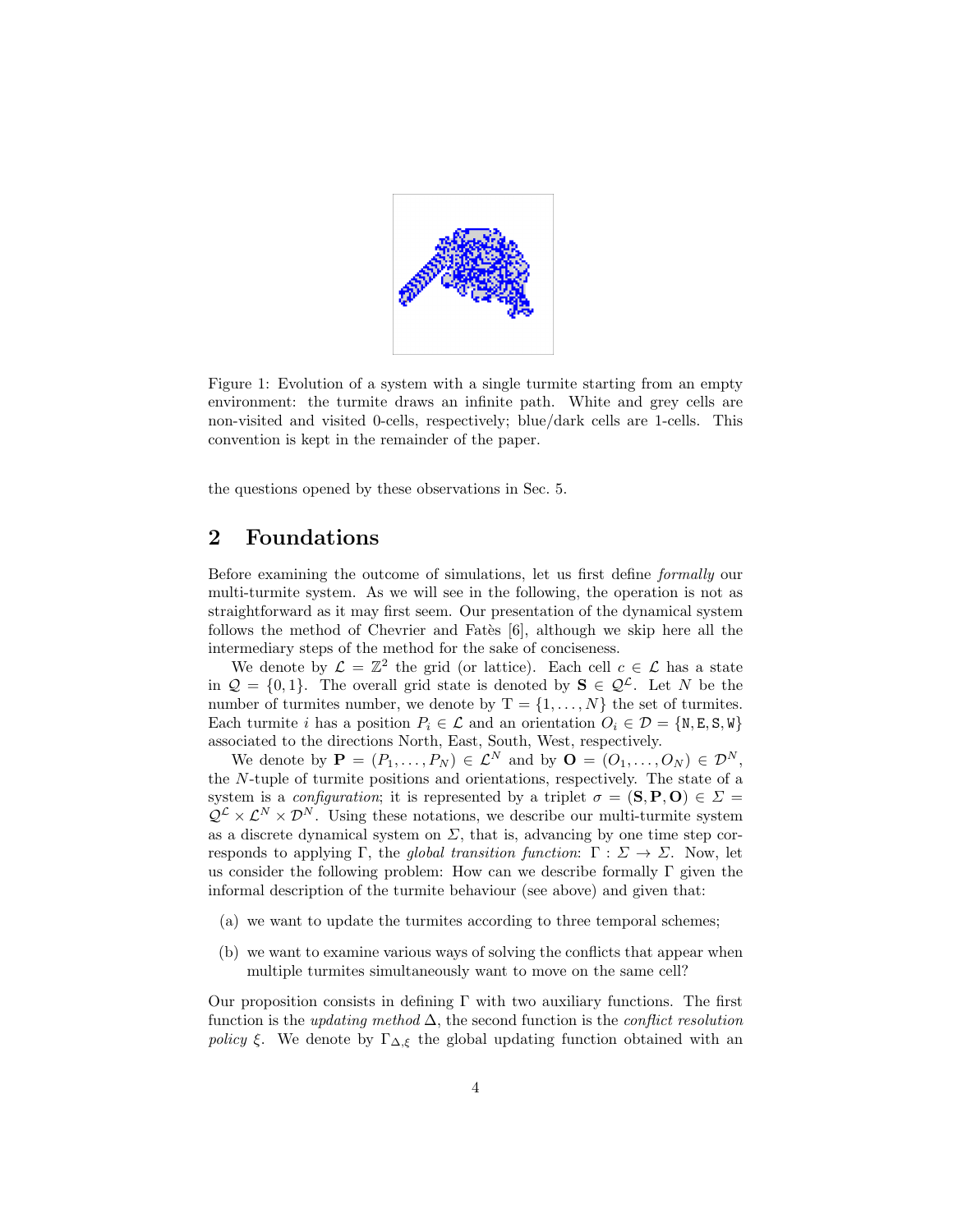updating method  $\Delta$  and a conflict resolution policy  $\xi$ . The system's *orbit* (or trajectory) is the sequence of configurations  $(\sigma(t))_{t\in\mathbb{N}} = \text{ORB}(\Delta, \xi, \sigma)$  obtained with:  $\sigma(0) = \sigma$  and  $\forall t \in \mathbb{N}$ ,  $\sigma(t+1) = \Gamma_{\Delta,\xi}(\sigma(t))$ . In this paper, we study three updating methods and three conflict resolution policies. Let us now present these functions with both informal and formal definitions.

The updating method is a function  $\Delta: \mathbb{N} \to \mathcal{P}(\mathbb{T})$  where  $\mathcal{P}(X)$  denotes the power set of a finite set  $X$ ;  $\Delta$  selects at each time step a set of turmites to update. We use three different updating methods  $\Delta$ :

• synchronous update  $\Delta_s$ : turmites are simultaneously updated at each time step.

• cyclic update  $\Delta_c$ : turmites are updated sequentially in a fixed order.

• random update  $\Delta_{r}$ : turmites are updated sequentially but the order of the updating within each cycle varies randomly.

These updating method are formally defined with,  $\forall t \in \mathbb{N}$ , :

$$
\Delta_{s}(t) = T,
$$
  
\n
$$
\Delta_{c}(t) = \{t \mod N + 1\}, \text{ and}
$$
  
\n
$$
\Delta_{r}(t) = \pi_{k}(t'),
$$

where  $t' = t \mod N$ ,  $k = \lfloor t/N \rfloor$  and  $(\pi_k)_{k \in \mathbb{N}}$  is a series of independent random variables that draw a single element uniformly in the set of all permutations of T.

Now that we have defined  $\Delta$ , let us define  $\Gamma$  by specifying, independently, **S** on the one hand and,  $P$  and  $O$  on the other hand. At each time step, the grid state evolves as follows:

$$
\forall c \in \mathcal{L}, S_c(t+1) = \begin{cases} 1 - S_c(t) & \text{if } c \in \{P_i, i \in \Delta(t)\}, \\ S_c(t) & \text{otherwise.} \end{cases}
$$

This rule means that  $S_c(t)$ , the state of a cell c at time t, is changed if the cell c is selected by  $\Delta$  and contains at least one turmite. Other policies are possible, for instance considering the so-called "annihilation policy" where simultaneous flips are combined by pairs [6].

Let us now describe how to update the positions and orientations of the turmites. Defining  $(P, O)(t)$  requires to specify how turmites interact. Note that if a turmite is not updated, its position and orientation are unchanged:  $\forall i \notin \Delta(t)$ ,  $(P_i, O_i)(t + 1) = (P_i, O_i)(t)$ . For an updated turmite  $i \in \Delta(t)$ , the way to calculate  $(P_i, O_i)(t+1)$  depends on the conflict resolution policy  $\xi$ . For a turmite  $i$ , starting from its orientation and position at time  $t$ , we denote by  $\tilde{O}_i(t)$  and  $\tilde{P}_i(t)$  the new orientation and position of this turmite without tacking into account the other turmites influence in case of conflict.

Let us denote by R and L the right and left rotations, respectively, such that  $R(N) = E$ ,  $L(N) = W$ ,... The functions  $\tilde{O}_i(t)$  and  $\tilde{P}_i(t)$  are defined by:

$$
\tilde{O}_i(t) = \begin{cases} \text{R}(O_i(t)) & \text{if } S_{P_i(t)}(t) = 0\\ \text{L}(O_i(t)) & \text{if } S_{P_i(t)}(t) = 1 \end{cases}
$$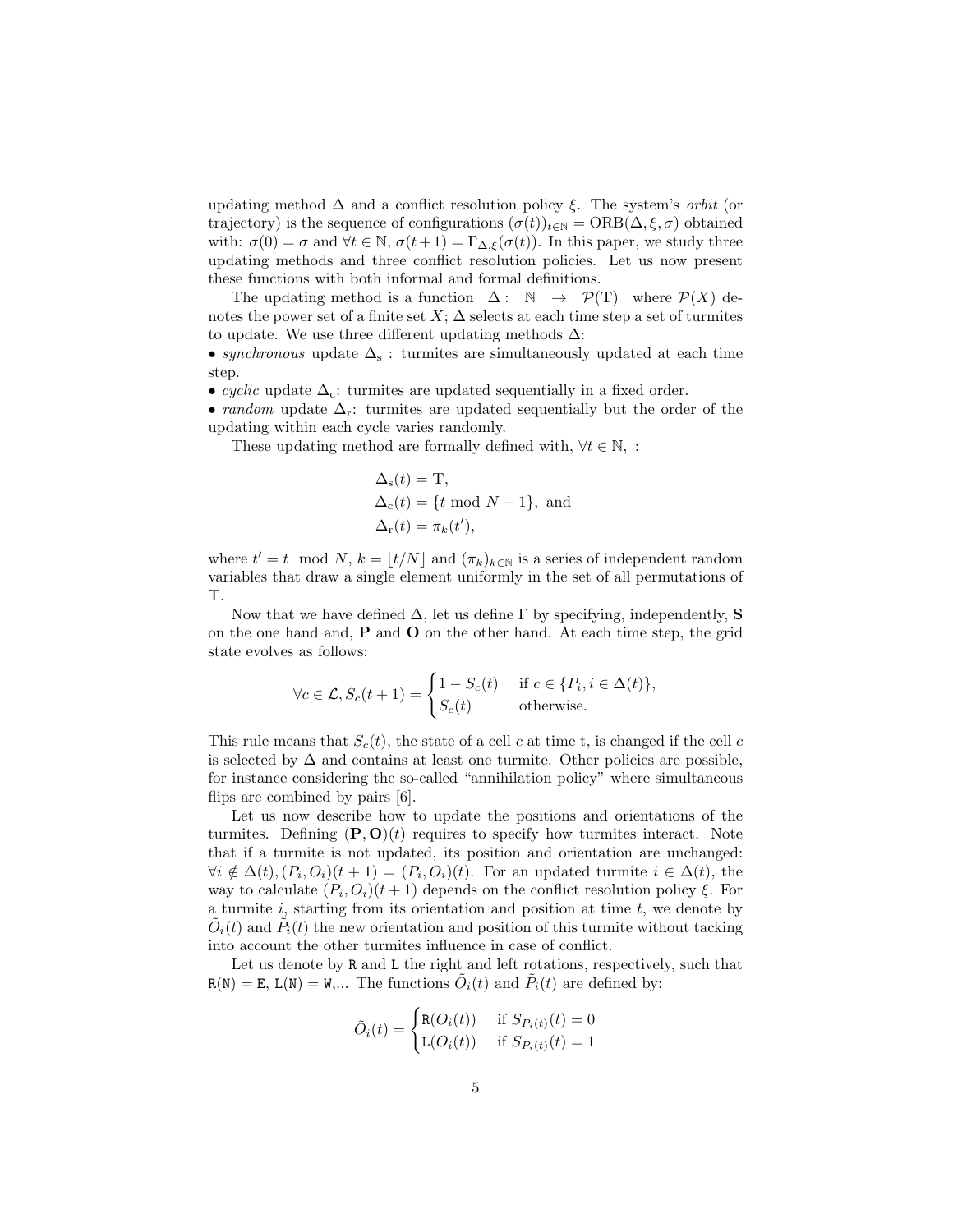

Figure 2: From the current position and orientation  $(P, O)$  of the turmites to their expected next position and orientation  $(\mathbf{P}, \mathbf{O})$ . We have:  $n[\mathbf{P}, c_1] = 0$ ,  $n[\tilde{P}, c_1] = 2$ ,  $n[P, c_2] = 1$ ,  $n[\tilde{P}, c_2] = 1$ ,  $n[P, c_3] = 0$  and  $n[\tilde{P}, c_3] = 1$ . This situation generates a type A conflict with turmite 3 and a type B conflict with turmites 1 and 2 and no conflict with turmite 4.

and

$$
\forall i \in \mathrm{T}, \tilde{P}_i(t) = P_i(t) + \mathrm{dP}(\tilde{O}_i(t))
$$

where  $dP(N) = (0, 1)$ ,  $dP(E) = (1, 0)$ ,  $dP(S) = (0, -1)$ ,  $dP(W) = (-1, 0)$  (North, East, South and West translations). We are now in position to define the three different conflict resolution policies  $\xi$ .

**Allow policy** ( $\xi_{AL}$ ). This policy allows turmites to move and rotate freely without taking into account conflicts. Formally:

$$
\xi_{\mathrm{AL}} : \forall i \in \Delta(t), (P_i, O_i)(t+1) = (\tilde{P}_i, \tilde{O}_i)(t).
$$

**Exclude policy** ( $\xi_{\text{EX}}$ ). When a conflict occurs, the  $\xi_{\text{EX}}$  prohibit turmites' moves and rotations. Those conflicts occur in two cases:

- type A: a turmite asks to move to an occupied cell.
- type B: two or more turmites ask to move to the same target cell.

To express these conflicts formally, we use a function  $n$  that counts the number of turmites present in a cell  $c \in \mathcal{L}$  given a set of turmite positions **P** :

$$
n: \mathcal{L}^N \times \mathcal{L} \rightarrow \mathbb{N}
$$
  

$$
(\mathbf{P}, c) \rightarrow \text{card}\{i \in \mathbb{T}, P_i = c\}.
$$

Figure 2 shows an example of type A and type B conflict. The positions and orientations of turmite 1 and turmite 2 represent a type B conflict. Turmite 1 and 2 ask to move to the same cell  $c_1$ . The positions and orientations of turmite 3 and turmite 4 represent a type A conflict. Turmite 3 asks to move to the cell  $c_2$  which contains turmite 4.

Formally, we say that a turmite i is in a type A conflict if  $n[\mathbf{P}, \tilde{P}_i] \neq 0$ . Similarly, a turmite i is in a type B conflict if:  $\exists j, i \neq j, \tilde{P}_i = \tilde{P}_j$ , and  $n[\mathbf{P}, \tilde{P}_i] =$ 0. The Exclude policy then writes:

$$
\xi_{\text{EX}} : (P_i, O_i)(t+1) = \begin{cases} (\tilde{P}_i, \tilde{O}_i)(t) & \text{if turnite } i \text{ is not in conflict,} \\ (P_i, O_i)(t) & \text{otherwise.} \end{cases}
$$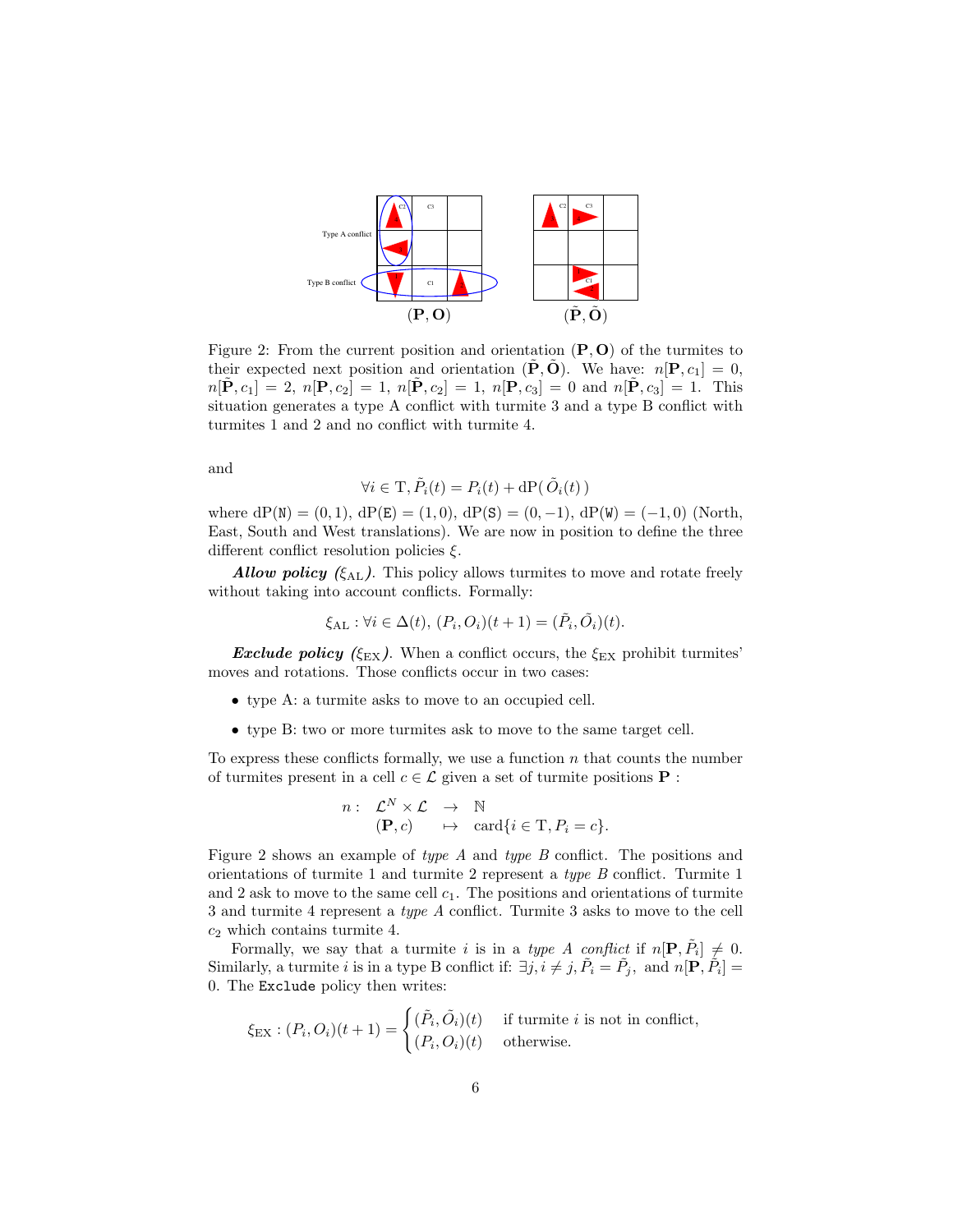Turn and See policy ( $\xi_{\text{TS}}$ ). This policy is somewhat an intermediary policy between the Allow and Exclude policies. The turmites involved in a conflict do not move, but they are allowed to turn. Using the previous notations, this writes:

$$
\xi_{\text{TS}} : \begin{cases} P_i(t+1) = \begin{cases} \tilde{P}_i(t) & \text{if turnite } i \text{ is not in conflict,} \\ P_i(t) & \text{otherwise,} \end{cases} \\ O_i(t+1) = \tilde{O}_i(t). \end{cases}
$$

In short, we have 3 updating methods and 3 conflict resolution methods, which define 9 possible combinations and thus 9 dynamical systems  $\Gamma$  that we call *submodels*, since they derive from one single general simulation model. Having multiple submodels of simulation schemes does not prove by itself the importance of formalising simulation schemes. This importance can only be estimated through its effects, that is, if it qualitatively modifies the orbits. We can now investigate which are the interesting collective phenomena that can be observed with the different submodels.

## 3 Observations of collective phenomena and their robustness

Now that we transformed our system from an informal individual-based description to a dynamical systems description, let us observe the perspectives opened by this change of viewpoint. As a first step, we focus our attention on collective phenomena. As an exhaustive exploration of these phenomena is out of reach, it is necessary to select a few phenomena to study. In this section, we select a few collective phenomena that, in our view, can not be predicted simply by looking at the local rules that define the system. Note that we are not only interested in studying this phenomena but we also want to know how they are affected by changes in the simulation schemes (updating method and conflict resolution policies).

#### 3.1 Cycles and Clocks

The first phenomenon that caught the attention of researchers was that a monoturmite system starting from an all-0 grid leads to the construction of a path structure, that is, a translating orbit in which the trace of the turmite has a regular pattern. One may thus wonder whether a single turmite might construct other regular structures. For example, it is known that it is impossible to observe a mono-turmite whose behaviour is cyclic [4, 8].

Interestingly, for the multi-turmite system and for particular initial conditions, it is possible to observe cycles. First observations of cycles were reported in the experimental study by Chevrier and Fates [7]. However, it is in general difficult to predict the form of a cycle as a function of the initial condition. We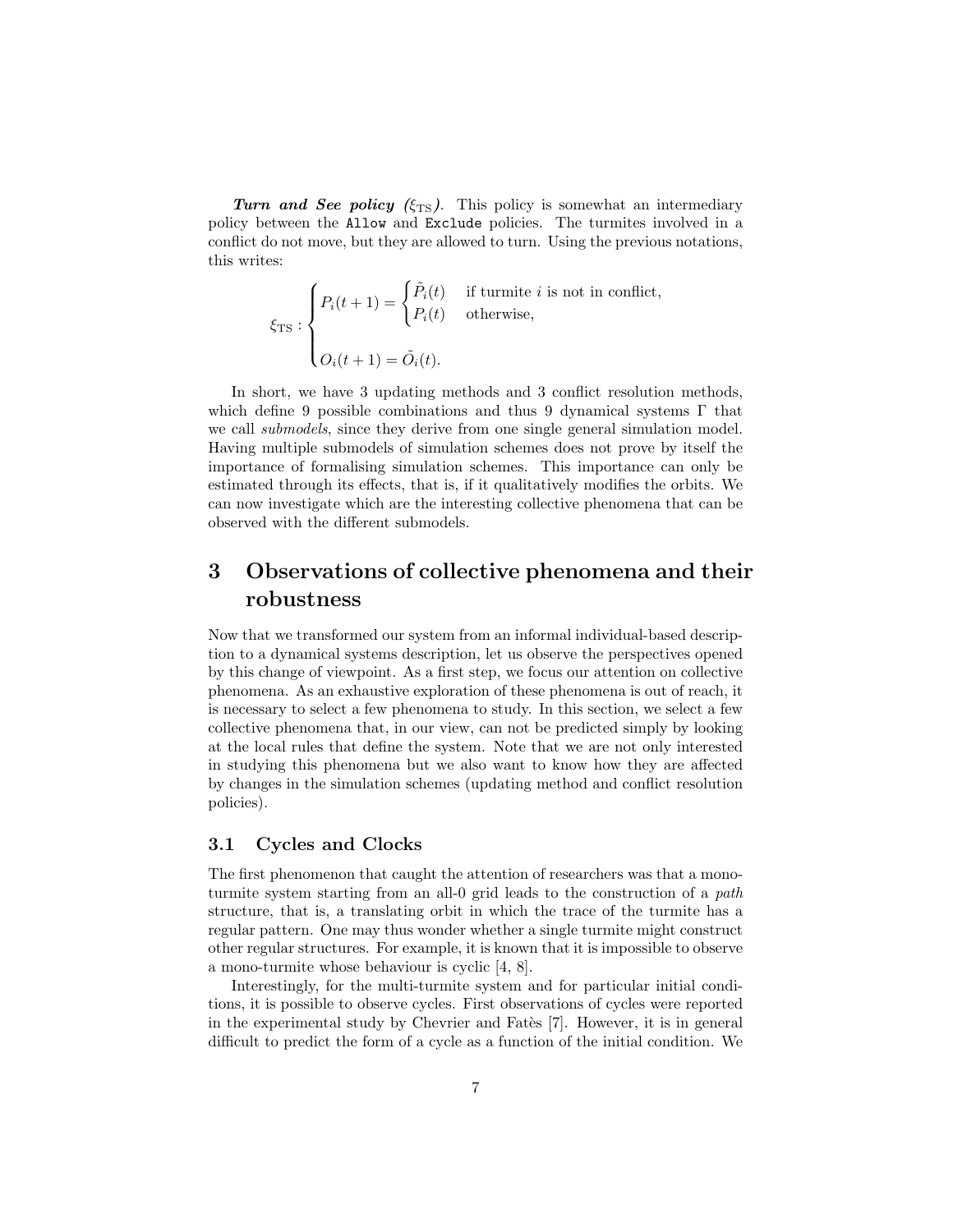

Figure 3: Clock cycle with 4 turmites. Each turmite has its own colour (convention kept).

now present a particular set of initial conditions for which this prediction is possible, forming a phenomenon that we call a clock.

**Definition 1 (Cycle)** An orbit  $(\sigma(t))_{t \in \mathbb{N}}$  is a cycle if

 $\exists t_0, p \in \mathbb{N}, \forall t \geq t_0, \sigma(t+p) = \sigma(t).$ 

The smallest  $t_0$  and p for which the cyclic property is verified are called the transient time and the period of a cycle, respectively.

**Observation 1** For the synchronous Allow submodel, an even number of turmites placed horizontally next to each other with a North orientation produces a cycle. Formally: for  $N \in 2\mathbb{N}$ , and for an initial condition  $\sigma = (\mathbf{S}, \mathbf{P}, \mathbf{O}) : \mathbf{S} =$  $\mathbf{0}; \forall i \in \mathrm{T}, P_i = (i-1,0), O_i = N$ , the orbit  $\mathrm{ORB}(\Delta_s, \xi_{\mathrm{AL}}, \sigma)$  is a cycle.

We experimentally determined that the period of the cycle varies as  $16N - 4$ and that the transient time is 0. Moreover, the sets of cells visited by the turmites can be enclosed in a rectangular zone of  $3N \times 2N$  cells.

Figure 3 shows a cycle with 4 turnities. The configuration at time  $t = 60$ shows the end of the cycle, that is, when the configuration is identical to the initial configuration.

Robustness For the set of initial conditions described above, the clock phenomenon is only observed with the synchronous update and the Allow policy  $(\Gamma_{\Delta_{s},\xi_{\Delta_{L}}}$  submodel, see Tab. 1). For the 8 other submodels considered, no regularity of behaviour was observed, at least for the first few hundred steps of evolution. The divergence between the evolution of the different submodels is observed only after a few steps.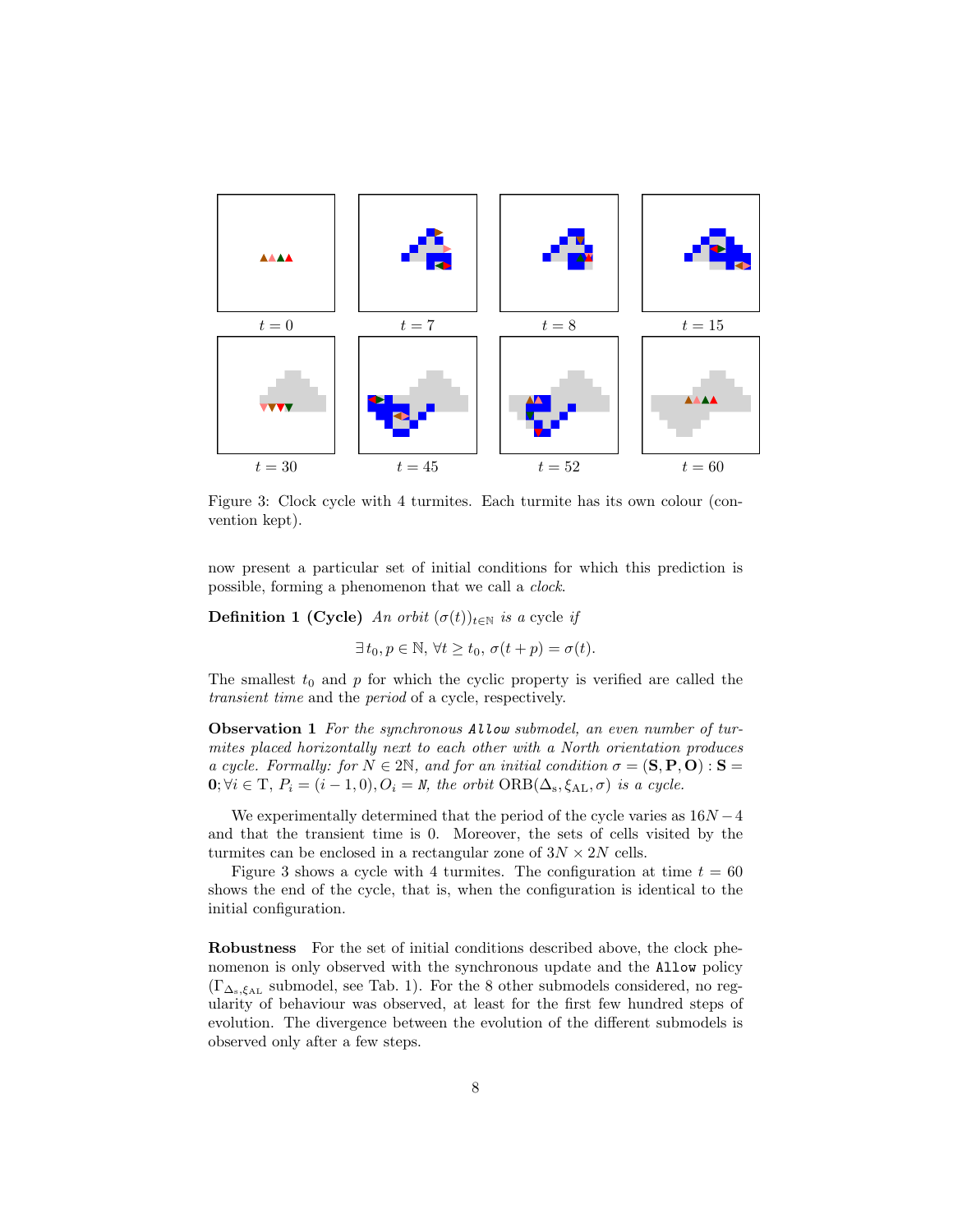

Figure 4: Four steps in the translation cycle of the B-glider.

#### 3.2 Gliders

Gliders are rare phenomena in the multi-turmite system; it was necessary to test for thousands of different configurations to observe them. They are "purely translating" patterns, where the turmites go in a straight direction and leave traces with cells in state 0.

**Definition 2 (Gliders)** We say that an orbit  $(\sigma(t))_{t\in\mathbb{N}}$  is a glider if:

• all the turmites are in the same infinite translation, that is, for all  $i \in T$ :

 $\exists \rho \in \mathcal{L}, \in \mathbb{N}, \exists t_0 \in \mathbb{N}, \forall t \in \mathbb{N}, P_i(t+t_0) = P_i(t) + \rho \text{ and } O_i(t+t_0) = O_i(t),$ 

• starting from an empty grid, the "trace" left by the turmites is 0, that is:

 $S = 0$  and  $\exists \tau, \forall t, \forall i \in \mathcal{T}, S_{P_i(t)}(t + \tau) = 0$ .

These gliders are phenomena which are analogous to the gliders observed in the Game of life cellular automaton [1]. The first glider was the  $F\text{-}glider$  [7]; we now present the B-glider, described below:

Observation 2 For the Allow policy, four turmites placed in a square position with a North orientation form a glider. Formally: for  $N = 4$ , for  $\Delta \in \{\Delta_{\rm s}, \Delta_{\rm c}, \Delta_{\rm r}\}\$ , the orbit  $\text{ORB}(\Delta, \xi_{\rm AL}, \sigma)$  obtained with the initial condition  $\sigma = (\mathbf{S}, \mathbf{P}, \mathbf{O}) : \mathbf{S} = \mathbf{0}; P_0 = (0, 0), P_1 = (1, 0), P_2 = (1, 1), P_3 = (0, 1); O_1 =$  $O_2 = O_3 = O_4 = N$  is a glider.

Figure 4 shows four steps in the evolution of the B-glider; this glider translates with a distance of 2 cells (horizontally or vertically) every 12 steps.

Robustness The B-glider is robust to changes in the updating method. However, it is not robust to changes in the conflict resolution policy (see Table 1). Note that, by contrast, the F-glider is only observed with the synchronous updating and the Allow policy.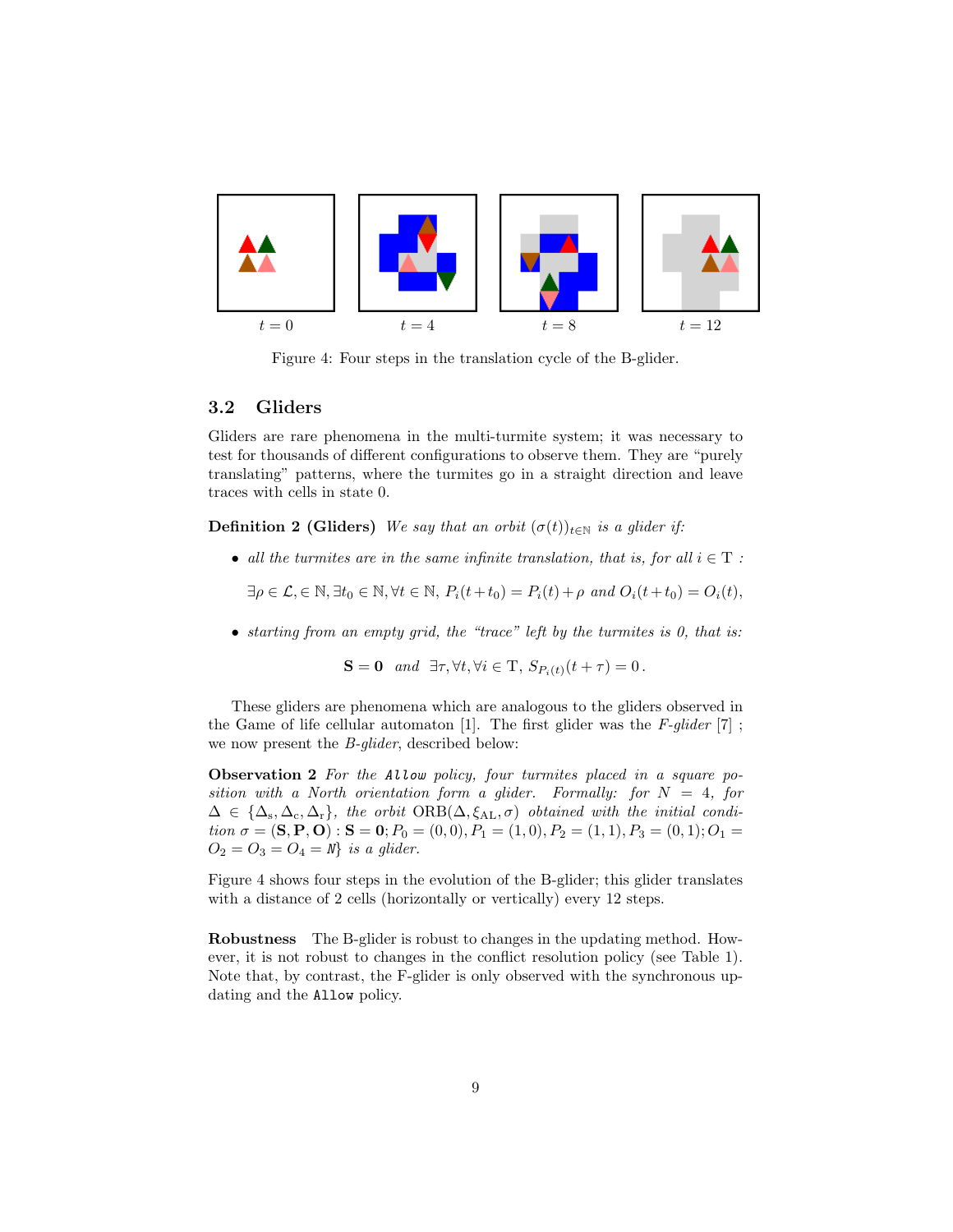

Figure 5: Two stalemate situations obtained with 52 and 56 initial interspace between the two turmites (see text for a precise description of the initial condition).

#### 3.3 Stalemate

We now present our third class of initial conditions, which produces a phenomenon that we call a  $stalemate^2$ :

**Definition 3 (stalemate)** An orbit  $(\sigma(t))_{t \in \mathbb{N}}$  is a stalemate if

$$
\exists t_0, \forall t \ge t_0, \forall i \in \mathcal{T}, P_i(t) = P_i(t_0).
$$

The smallest  $t_0$  for which the property is verified is called the *stalemate time*.

Observation 3 For the synchronous Turn'n'See submodel, two turmites placed at a horizontal distance k of each other, with orthogonal orientations West and North, always produce a stalemate if  $k$  is a multiple of  $4$  and greater than 52. Formally: for  $N = 2$ , for  $k \in 4\mathbb{N}^*$  and  $k \ge 52$  and  $\sigma = \{S = 0, P_1 = (0, 0), O_1 = 0\}$  $W, P_2 = (k, 0), O_2 = N$ , the orbit  $\text{ORB}(\Delta_s, \xi_{\text{TS}}, \sigma)$  is a stalemate.

Figure 5 shows two stalemates obtained with two distances  $k$ . Note that although stalemates are also observed for  $k < 52$ , there is no regularity in the way the phenomenon happens. By contrast, for  $k \geq 52$ , we can guarantee that the two turmites always interact in the same way. Indeed, this "minimal security distance" is given to ensure that each turmite does generate its own path and is not "perturbed" by an overlap in its trace and the trace of the other turmite. If this condition is met, turmite 2 always crosses the path of turmite 1 the same way: it follows the path, turns around it and then catches up with turmite 1. This produces a type B conflict which always results in a stalemate.

Increasing the value of  $k$  with 4 cells ensures that the two turmites follow the same sequence of behaviour before they meet. This regularity is due to the spatial periodicity of the path construction, which is invariant by a translation of  $(2, -2)$  (see Fig. 5). We also observe that an increase of k by 4, increases

 $2$ It was originally called a *deadlock*.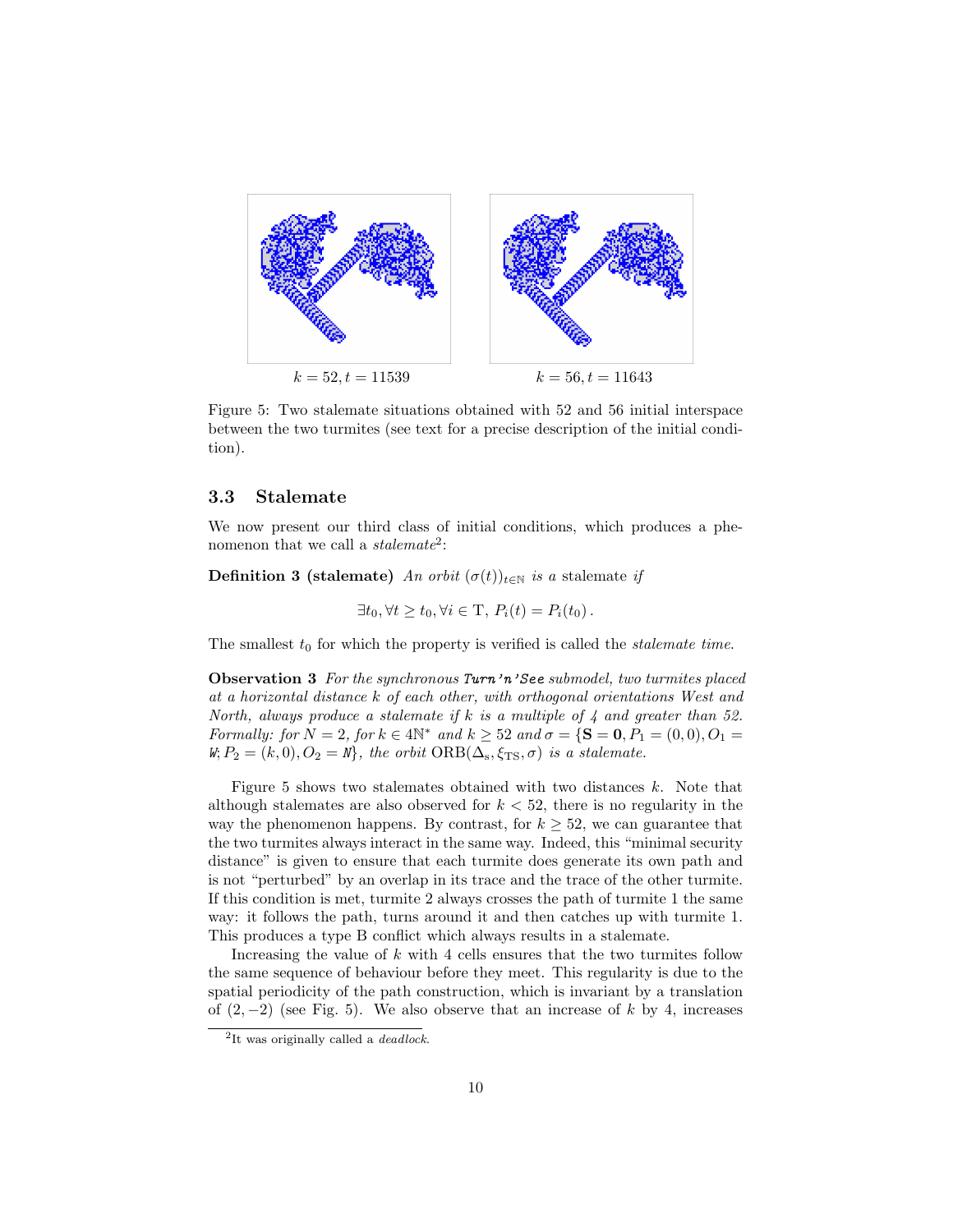the stalemate time by 104, a result in agreement with the analytical results obtained by Boon [3]. The stalemate time thus varies with k as:  $t_{st}(k)$  =  $t_{\rm st}(52) + \frac{k-52}{4} \times 104$ , with the experimental value  $t_{\rm st}(52) = 11539$ .

Robustness. Stalemates were observed only with the synchronous Turn'n'See submodel ( $\Gamma_{\Delta_{\rm s},\xi_{\rm TS}}$ , see Tab. 1). The sensitivity of this phenomenon to asynchrony is analysed in the next section.

To sum up, we described three phenomena that result from the collaboration of turmites. We observed that, depending on the phenomenon considered, there exist a wide variety of responses of the system to the variations of the updating scheme and conflict resolution policy. In the next section, we endeavour to explain some of these variations of behaviour by means of microscopic analysis.

### 4 Microscopic analysis of the robustness

To understand how the variation from one submodel to another affects the global behaviour of the system, our method consists in examining the evolution of the system until we identify the time steps where a spatial conflict appears. We then try to establish a relationship between the type of collision and the robustness of the system from a global point of view.

#### 4.1 Sensitivity of the Clock

Recall that the "clock" is a collaborative phenomenon that was observed only with the synchronous Allow policy (see the previous section). Let us explain this sensitivity to asynchrony and to the changes of conflict resolution policy.

By observing the evolution of the initial condition that generates a clock with the synchronous Allow policy, we remarked that:

- (a) If the Turn'n'See or Exclude policies are used, a divergence with the Allow policy appears after only one step since the movements of all the turmites but the rightmost one are blocked by these two policies.
- (b) When using an asynchronous Allow policy, the divergence with synchrony appears later, at a time that depends on the number of turmites involved. For instance, for four turmites, it appears after 8 steps.

To identify the origin of the sensitivity, we observed the orbit of the clock and noticed that it contains a particular type of spatial conflict, that we call the break conflict. This conflict is characterised by a particular configuration where two turmites are sharing the same target cell and have the same direction. It is visible on Fig. 3 at time  $t = 8$ .

As seen on Fig. 6  $(t = 1)$ , when a break conflict appears, the two turmites leave the cell with opposite directions in the synchronous mode while they leave it with identical directions in the asynchronous mode. The presence of this conflict thus explains the sensitivity of this pattern to variations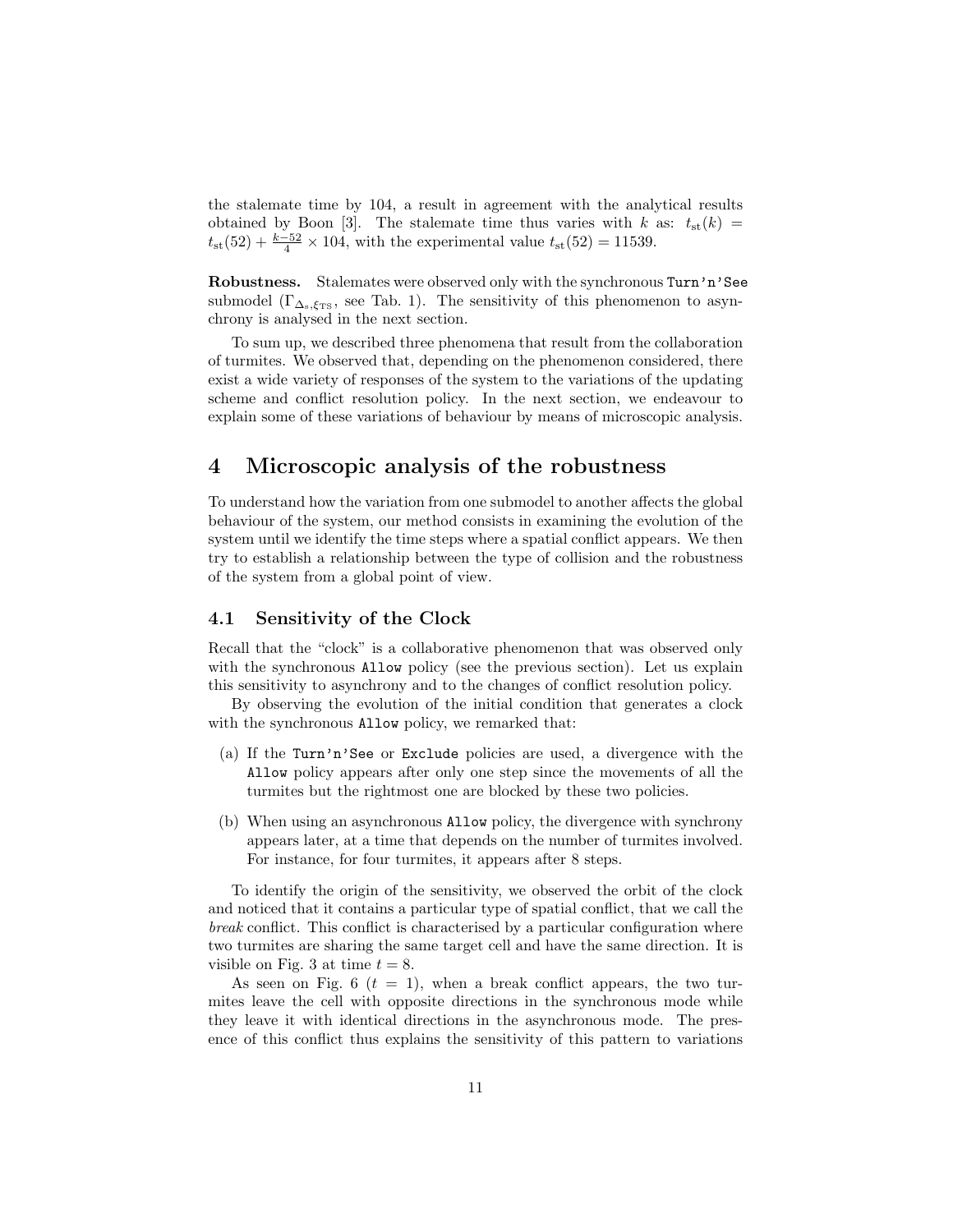

Figure 6: Microscopic analysis showing the non-robustness of the "break" conflict (cells in state 1 are in blue). Allow policy with: (top) synchronous, (bottom) asynchronous update. The hatched turmite is updated before the plain turmite (convention kept in the following figures).

of temporal updates: a local divergence in trajectories appears and this small divergence is amplified until it generates qualitatively different orbits (see Tab. 1 page 14). Interestingly, it is also the existence of a similar conflict that explains the sensitivity of the F-glider. Let us now examine a pattern whose response to asynchronism is radically different.

#### 4.2 B-glider

Contrarily to the F-glider, the B-glider is robust to changes in the updating scheme, but not to changes in the spatial conflict policy. An analysis of its different steps of evolution shows that involves only one form of conflict. This conflict appears twice during the cycle: on Fig. 4, it appears at time  $t = 4$  and time  $t = 8$ .

We call this particular form of conflict the *reversion conflict*. For two turmites i and j, it is characterised by the pattern represented in Fig. 7:  $O_i = O_j$ ,  $P_j = P_i + (1,0), S_i = 0, S_j = 1$  (the other patterns obtained by translations and 90◦ rotations are of course equivalent).

As this is a particular case of type A conflict, the Allow policy allows the turmites to swap their positions. With the asynchronous update, the exchange happens in two steps but the result is the same as in the synchronous case, whatever the updating order of the turmites (see Fig. 7). This similarity of evolution explains the robustness of the glider to the asynchronous update.

On the other hand, the Turn'n'See and Exclude submodels have a different behaviour since type A conflicts imply a divergence in the evolution of the turmites: their positions are not modified, but the state of their cells is. Remarkably, this conflict generally leads to the production of cyclic or translating orbits. Indeed, when it appears, its effect results in the inversion of the roles of the two turmites. Once the conflict has occurred, we generally observe that each turmite erases the trace left by the other turmite. This phenomenon has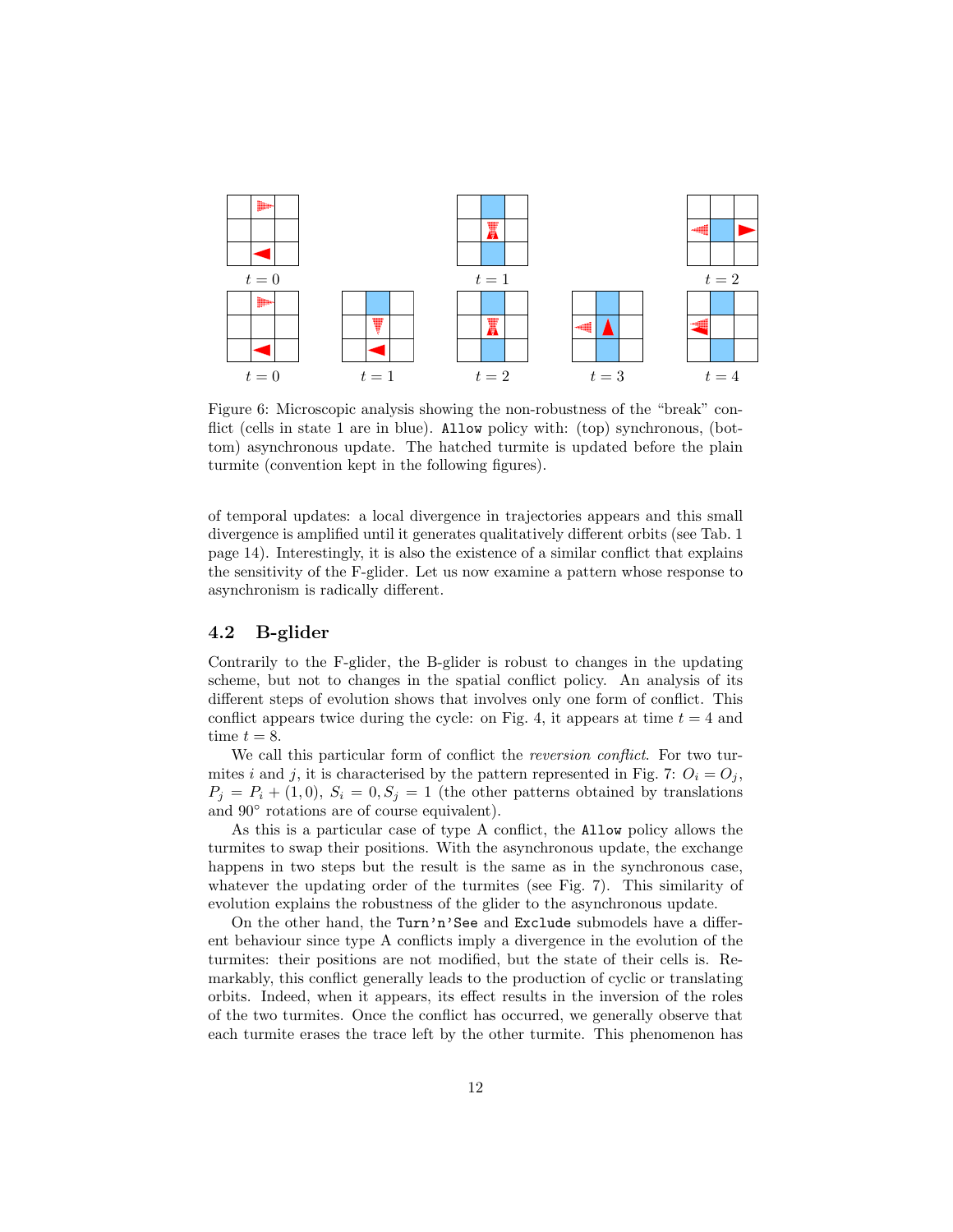

Figure 7: Microscopic analysis showing the robustness of the "reversion" conflict. Allow policy with: (top) synchronous update, (bottom) asynchronous update.

already been observed by other authors (e.g., Chopard and Droz [8], Chevrier and Fates [7]) but was only partly explained.

#### 4.3 Stalemates

The occurrence of stalemates is characterised by a situation where turmites are always in a type B conflict with perpendicular orientations. We call this type of conflict the dual lock pattern (see Fig. 8). Recall that stalemates were observed only with the Turn'n'See policy and with a synchronous update.

To explain why, let us consider two turmites i and j such that:  $P_j = P_i +$  $(1,-1)$ ,  $O_i = E$ ,  $O_j = N$ ,  $S_i = 0$ ,  $S_j = 1$ . As a type B conflict occurs on the cell  $c = \tilde{P}_i = \tilde{P}_j$ , the new orientations and positions are:  $O'_i = S$ ,  $O'_j = W$  and  $P'_i = P_i, P'_j = P_j$  (the positions of the turmites are unchanged). Then, the same type of conflict appears on the cell  $c' = \tilde{P}'_i = \tilde{P}'_j$  and the turmites are again in a type B conflict that results in the stalemate.

On the contrary, with an asynchronous updating, turmite  $i$  moves before turmite  $j$ , which "frees" the stalemate (see Fig. 8).

Clearly, no stalemate can occur with an Allow policy as turmites are not "blocked" by conflicts. With the Exclude policy, turmites keep the same orientation and position but the state of their cell changes. This brings them to move in the opposite direction and solves the conflict.

The dual lock conflict thus explains why the stalemate phenomenon was observed only with the synchronous Turn'n'See submodel (results reported in Tab. 1). In general, we observed that orbits that involve type B conflicts are not robust to the asynchronous updating.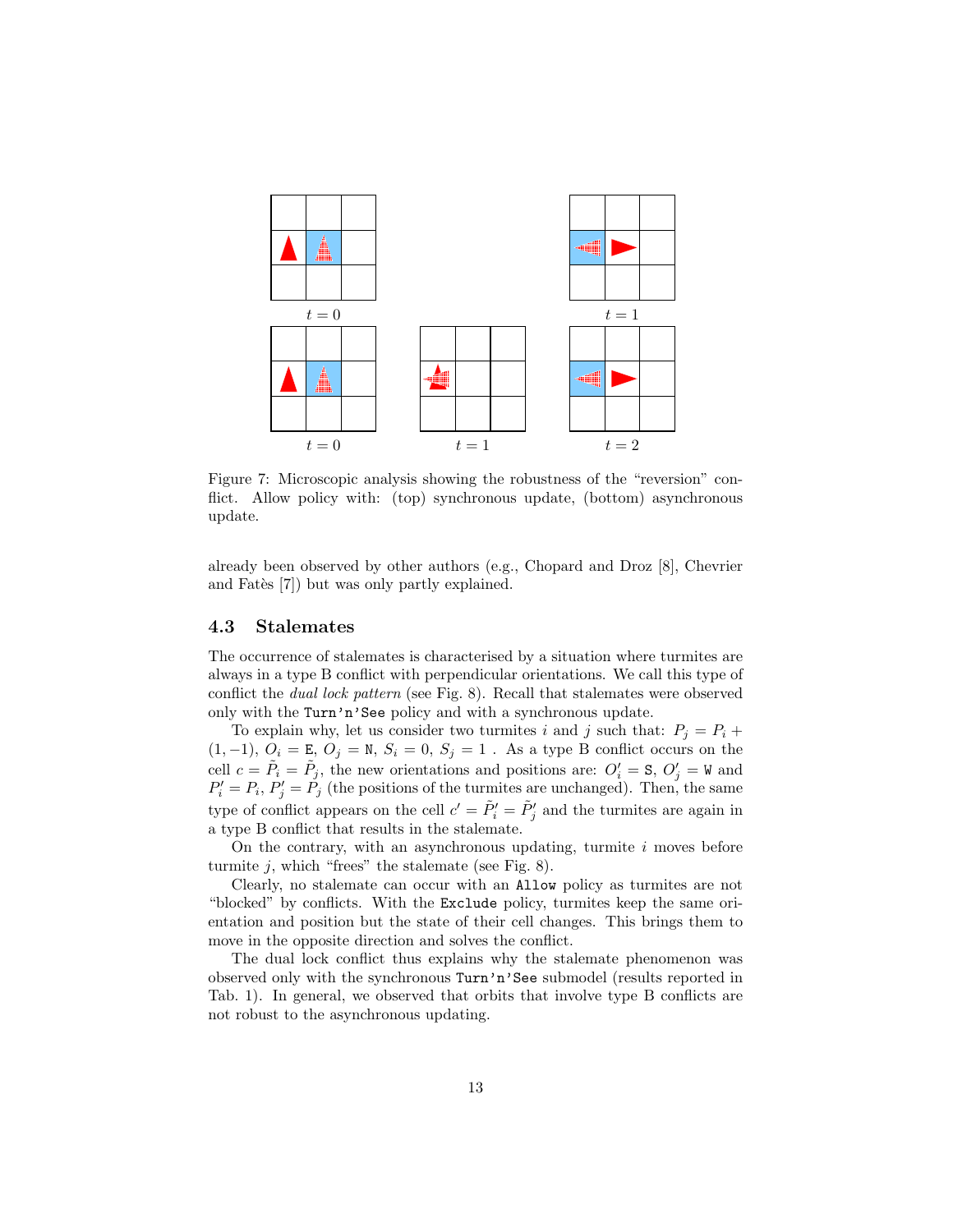

Figure 8: Microscopic analysis of the "dual lock" conflict. Turn and see policy with: (top) synchronous update, (bottom) asynchronous update.

Table 1: Observation of the three phenomena and the three conflict forms that occur in their evolution. Only the submodels that do produce a phenomenon appear in the table.

| Phenomena | Submodels                                                                     | Conflicts |
|-----------|-------------------------------------------------------------------------------|-----------|
| clock     | $\Gamma_{\Delta_\mathrm{s},\xi_{\mathrm{AL}}}$                                | break     |
| B-glider  | $\Gamma_{\Delta_\mathrm{s},\xi_\mathrm{AL}}$                                  | reversion |
|           |                                                                               |           |
|           | $\Gamma_{\Delta_{\rm c},\xi_{\rm AL}}$ $\Gamma_{\Delta_{\rm r},\xi_{\rm AL}}$ |           |
| stalemate | $\Delta_\text{s}$ , $\xi_\text{TS}$                                           | dual lock |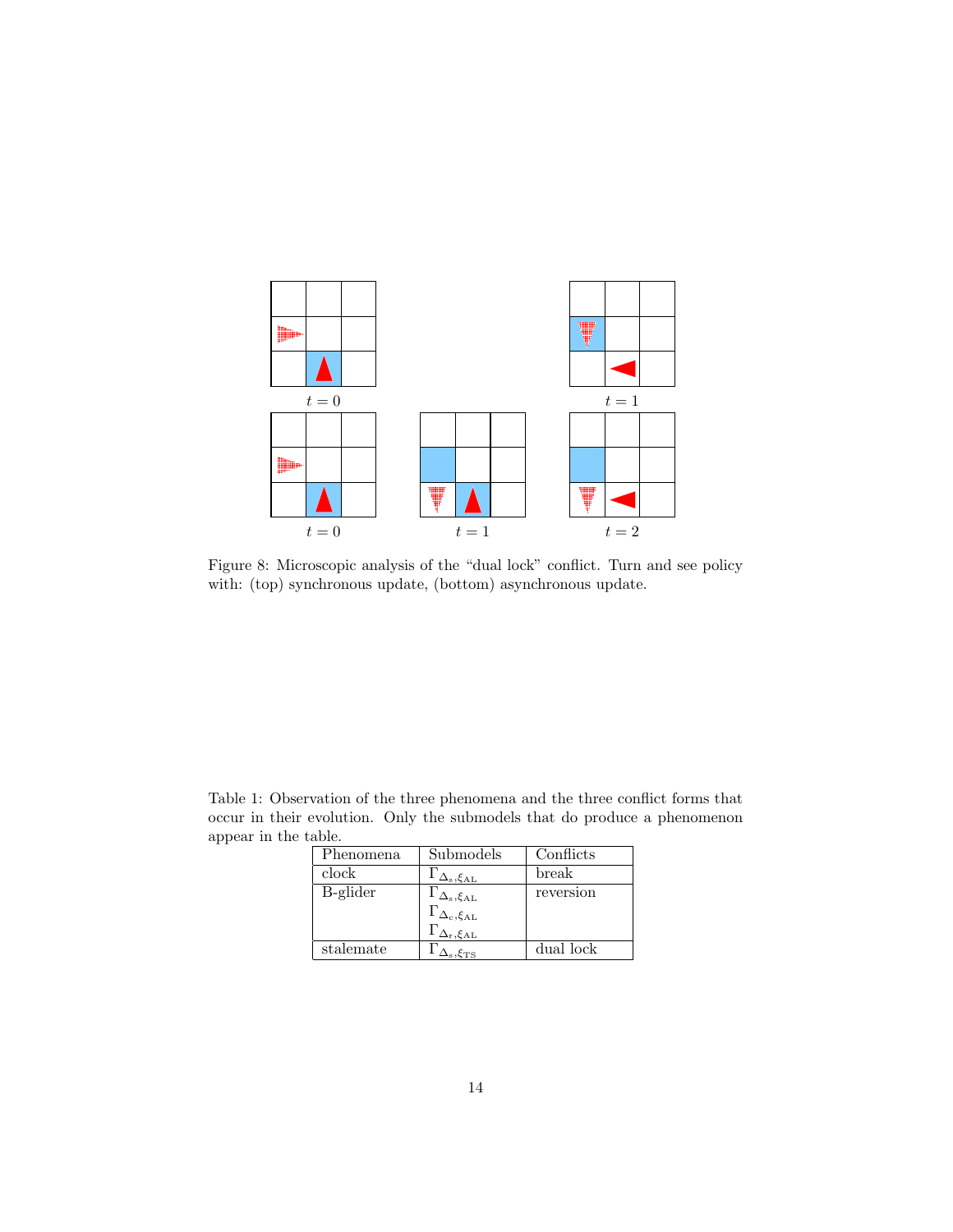### 5 Discussion

We presented clocks, gliders and stalemates as three emergent phenomena in a multi-agent system composed of turmites which evolve on an infinite square grid. Their robustness was tested with nine different simulation schemes. These simulation schemes were defined with a dynamical systems' approach, as a combination of the updating method and the conflict resolution policy. This allowed us to have a non-ambiguous description of the interactions in the system, a criterion which needs to be respected for the sake of the reproducibility of the experiments.

The formalism we employed allowed us to define various types of orbits and thus to give a rigorous — although partial — definition of the robustness of those phenomena to asynchrony. We exhibited a correlation between the robustness of the orbits and the conflicts that occurred during the turmites movements. This correlation was explained with a microscopic analysis of the conflicts (see Tab. 1 for a synthesis).

Although the classical Langton's ant (mono-turmite) system is still not fully understood, the multi-turmite system opens an even wider realm to discover. Many other puzzling phenomena deserve to be studied, for instance, the so-called ever growing square (or diamond) where the turmites collaborate to produce a pattern that progressively expands (see [18, 7]). The possibility to use turmites to generate textures is another possible direction of research.

The relationship that we noticed between the initial condition, the conflicts' forms and the global behaviour of the system also deserves further analysis. A challenging problem is to derive stronger relationships to predict the robustness of a phenomenon given the conflicts that it involves, for instance with a proper analysis of the initial condition (symmetries, conserved quantities, etc.) We already know from the work of Gajardo et al. that a singled-agent system is Turing-universal [13]. We ask how to relate the sensitivity of this system to simulation conditions to its computation universality. Is it the most important feature to understand this system or are there some other key notions that needs to be discovered? To date, it is a challenging problem to find a simple multiturmite system that would be robust to multiple variations of its simulation scheme (a property that is not verified by the construction of a universal machine in the *Game of Life*  $[1]$ . We believe that a deeper understanding of clocks, gliders, stalemates as well as other collaborative phenomena may provide some hints to answer these questions.

Finally, we ask how the investigations made on the robustness of the multiturmite system can be related to other types of complex systems. In particular, it would be interesting to compare the robustness of our model with the latticegas cellular automata models of Chopard and Droz [8] or to other models where the interactions between cells and turmites have a physical interpretation. As the qualitative behaviour of a system may highly depend on small simulations details, we need to develop specific tools to understand how interactions generate robust or sensitive collaborative phenomena. Is the sensitivity to the simulation scheme observed here a rare or a common phenomenon ? Can it be seen only in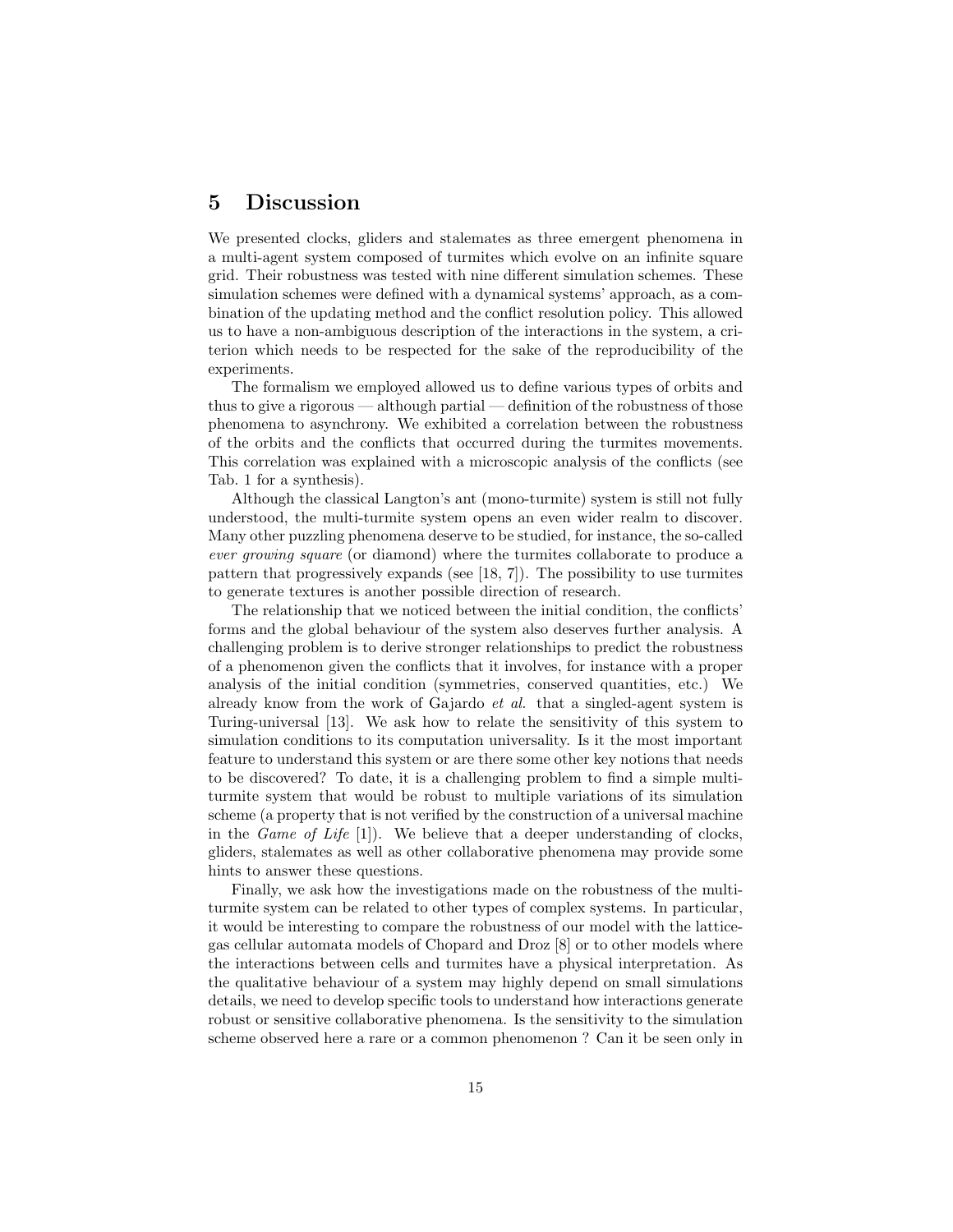simple, discrete and deterministic models or can it also be observed in a wider range of models?

### References

- [1] Elwyn R. Berlekamp, John H. Conway, and Richard K. Guy. Winning Ways for your Mathematical Plays, volume 2. Academic Press, ISBN 0-12- 091152-3, 1982. chapter 25.
- [2] Olivier Beuret and Marco Tomassini. Behaviour of multiple generalized Langton's ants. In C. Langton and K. Shimohara, editors, Proceeding of the Artificial Life V Conference, pages 45–50, Nava, Japan, 1998. MIT Press.
- [3] Jean Pierre Boon. How fast does Langton's ant move? Journal of Statistical Physics, 102:355–360, 2001.
- [4] Leonid A. Bunimovich and Serge E. Troubetzkoy. Recurrence properties of Lorentz lattice gas cellular automata. Journal of Statistical Physics, 67:289–302, 1992.
- [5] Buvel, R.L. and Ingerson, T.E. Structure in asynchronous cellular automata. Physica D, 1:59–68, 1984.
- [6] Vincent Chevrier and Nazim Fatès. Multi-agent Systems as Discrete Dynamical Systems: Influences and Reactions as a Modelling Principle. Research report, INRIA - LORIA, 2008.
- [7] Vincent Chevrier and Nazim Fat`es. How important are updating schemes in multi-agent systems? an illustration on a multi-turmite model. In Proceedings of the 9th Int. Conf. on Autonomous Agents and Multiagent Systems (AAMAS), Toronto, Canada, pages 533–540, 2010.
- [8] Bastien Chopard and Michel Droz. Cellular automata modeling of physical systems. pages 46–51. Cambridge University Press, 1998.
- [9] Alexander K. Dewdney. Two-dimensional Turing machines and tur-mites make tracks on a plane, computer recreations. Scientific American, pages 180–182, Sept. 1989.
- [10] Nazim Fatès. Does life resist asynchrony? In Andrew Adamatzky, editor, Game of Life Cellular Automata, pages 257–274. Springer London, 2010.
- [11] Nazim Fates and Lucas Gerin. Examples of fast and slow convergence of 2D asynchronous cellular systems. Journal of Cellular Automata, 4(4):323– 337, 2009.
- [12] J. Ferber and J.P. Müller. Influences and reaction : a model of situated multiagent systems. In Proceedings of the 2nd International Conference on Multi-agent Systems, pages 72–79, 1996.